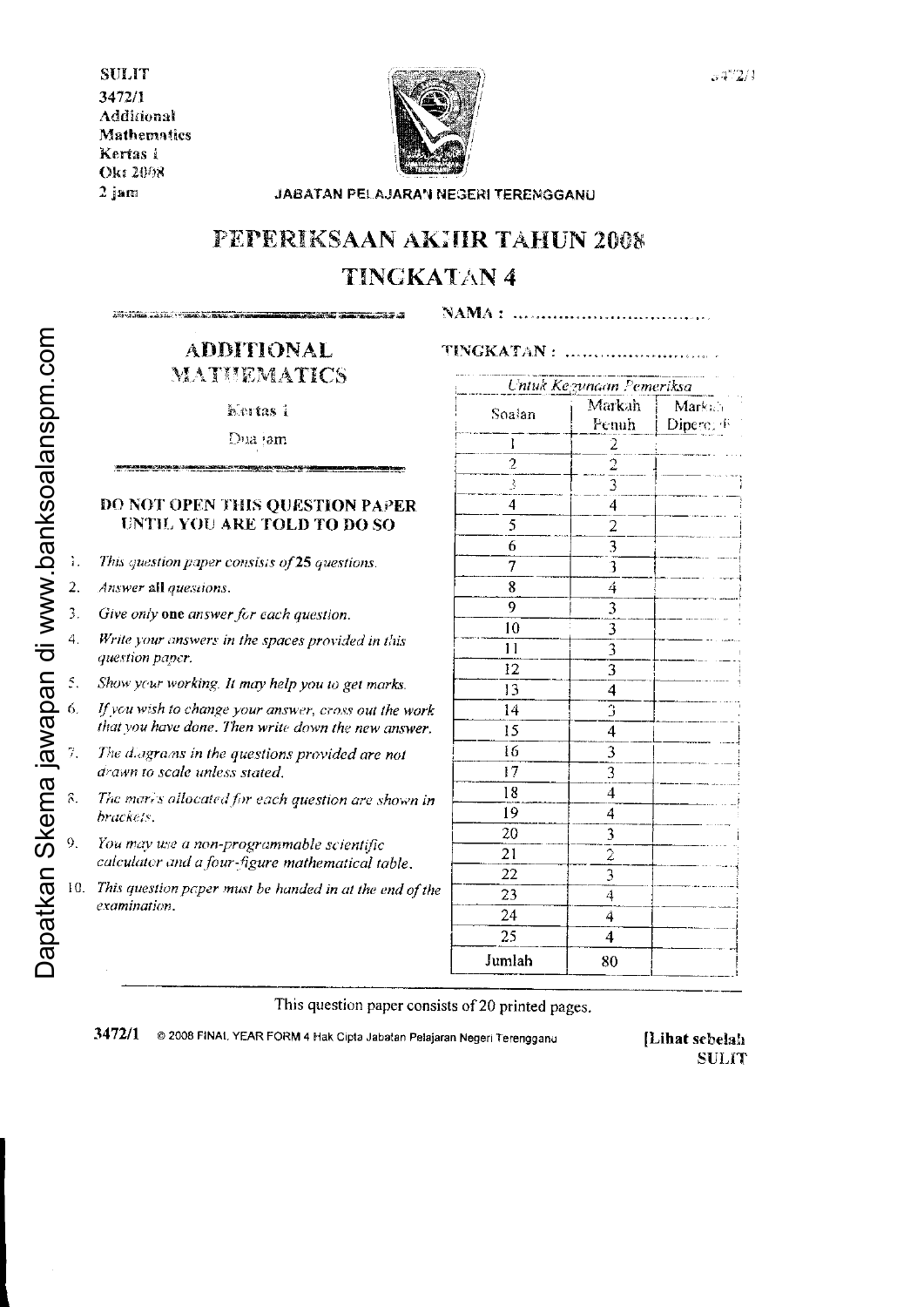The following formulae may be helpful in answering the questions. The symbols given are the ones commonly used.

Rllmus-rwnus berikut boleh membantu anda menjawab soalun. Simbol-simbol yang diberi adalah yang biasa digunakan.

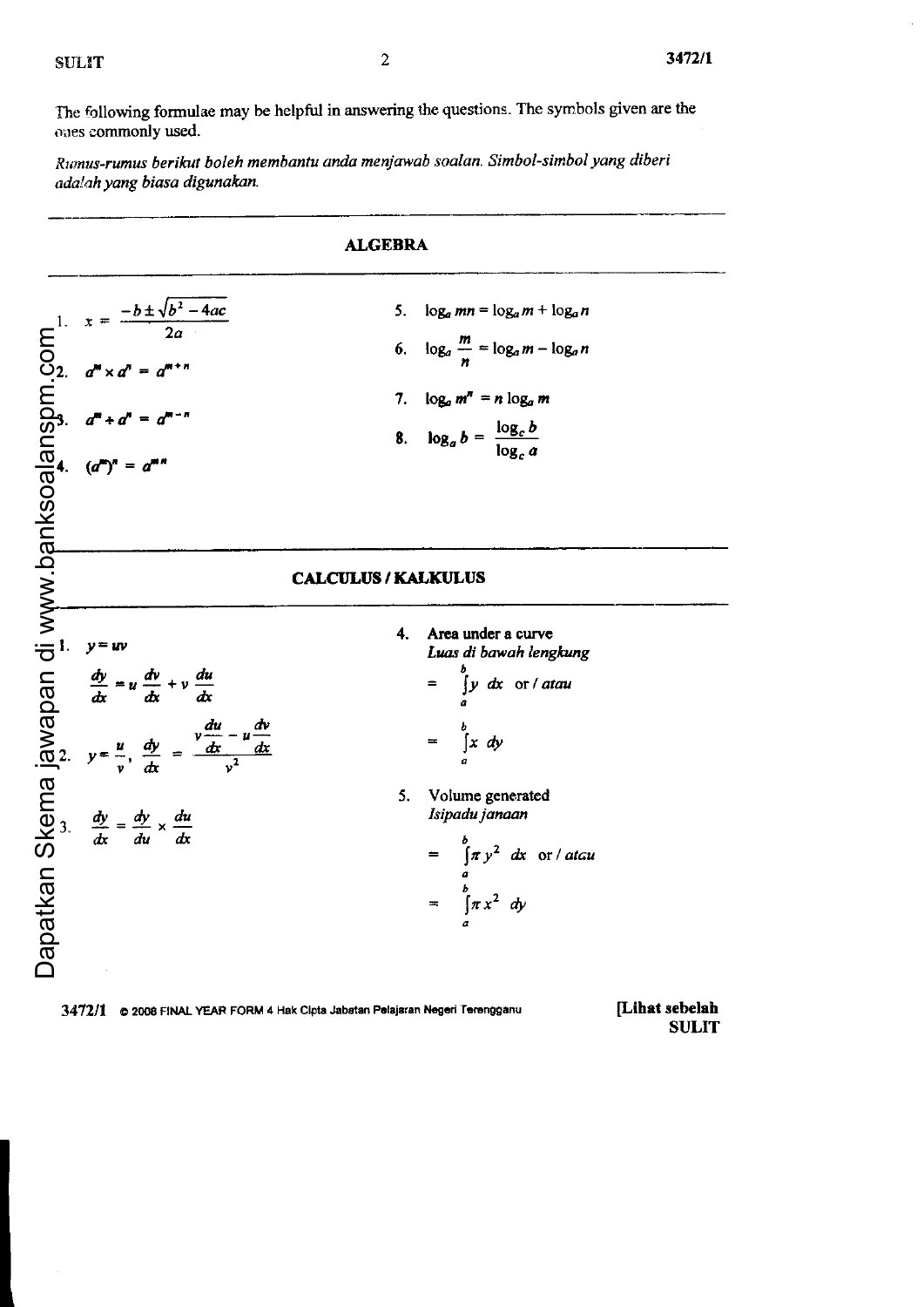## STATISTICS (STATISTIK)



# **GEOMETRI (GEOMETRY)**

Distance / Jarak

$$
= \sqrt{(x_1 - x_2)^2 + (y_1 - y_2)^2}
$$

Midpoint / Titik tengah

$$
(x, y) = \left(\frac{x_1 + x_2}{2}, \frac{y_1 + y_2}{2}\right)
$$

A point dividing a segment of a line  $3.$ Titik yang membahagi suatu tembereng garis

$$
(x, y) = \left(\frac{nx_1 + mx_2}{m+n} , \frac{ny_1 + my_2}{m+n}\right)
$$

4. Area of triangle / Luas segi tiga  $\frac{1}{2} | (x_1y_2 + x_2y_3 + x_3y_1) - (x_2y_1 + x_3y_2 + x_1y_3) |$ 

3472/1 © 2008 FINAL YEAR FORM 4 Hak Cipta Jabatan Pelajaran Negeri Terengganu

[Lihat sebelah **SULIT**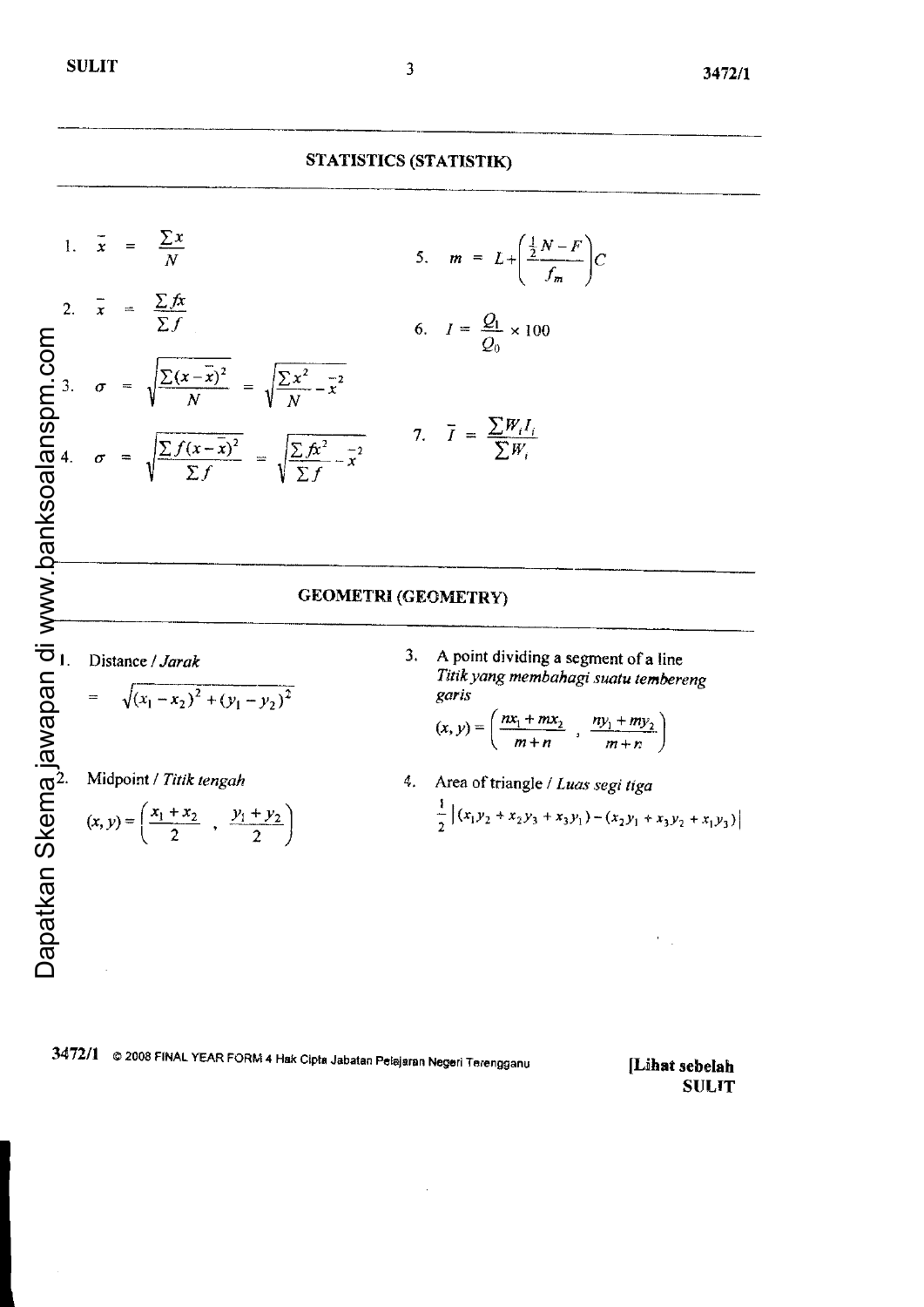# TRIGONOMETRY (TRIGONOMETRI)

Arc length,  $s = r\theta$  $1.$ 

Panjang lengkok,  $s = j\theta$ 

- Area of sector =  $\frac{1}{2} r^2 \theta$
- Luas sektor,  $L = \frac{1}{2} j^2 \theta$
- $\frac{a}{\sin A} = \frac{b}{\sin B} = \frac{c}{\sin C}$  $\overline{\mathbf{3}}$ .
- 4.  $a^2 = b^2 + c^2 2bc \cos A$ <br>  $a^2 = b^2 + c^2 2bc \cos A$
- 5. Area of triangle / Luas segi tiga  $=\frac{1}{2}$  ab sin C

3472/1 @ 2008 FINAL YEAR FORM 4 Hak Cipta Jabatan Pelajaran Negeri Terengganu

[Lihat sebelah **SULIT**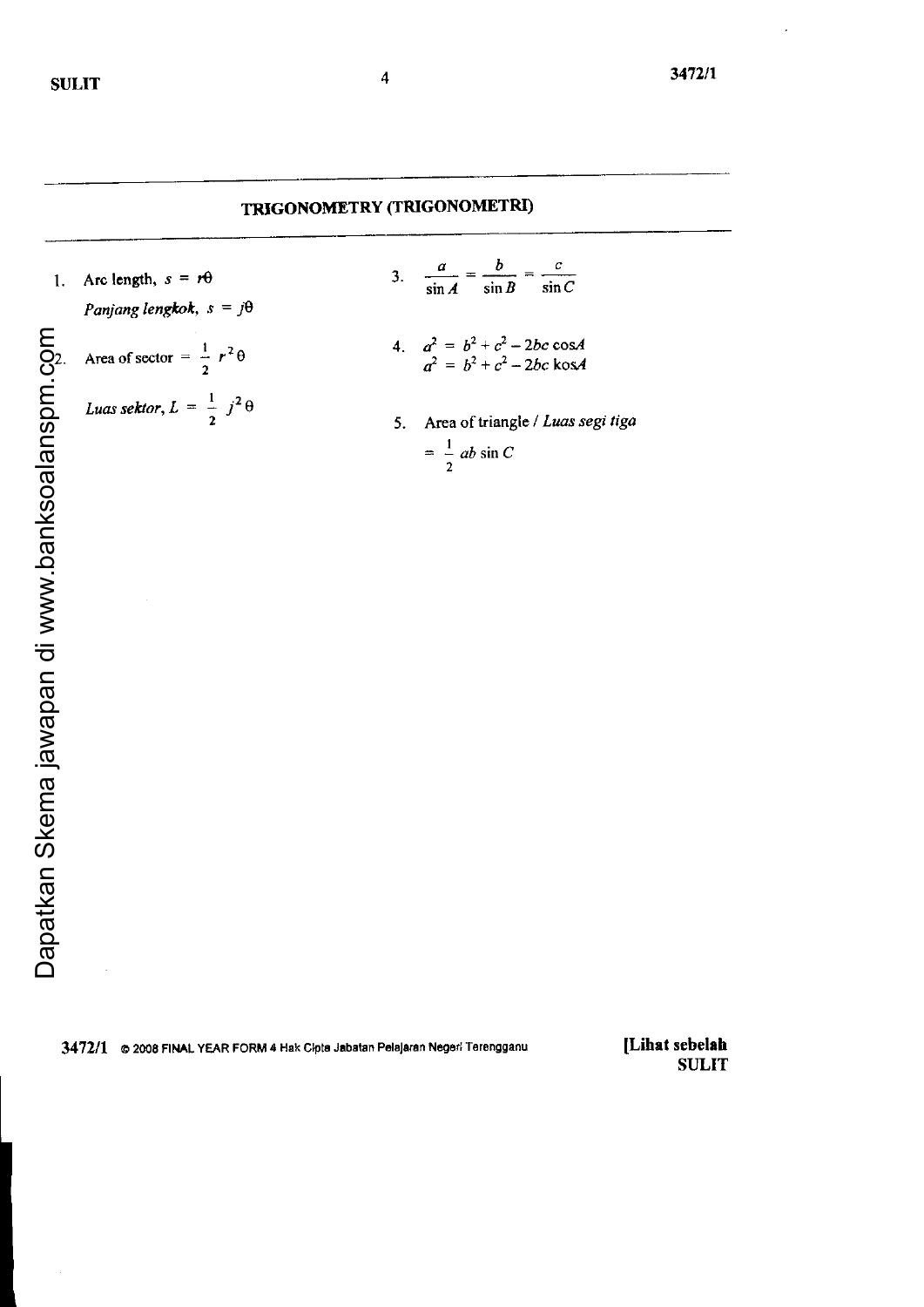$\mathbf{1}$ 

# $For$ examiner's use only Answer alt questions, Jawab semua soalan. Diagram 1 shows the relation between set  $P$  and set  $Q$ . Rajah 1 menunjukkan hubungan antara set P dan set  $Q$ .  $\overline{2}$  $\bullet$  2 4  $\bullet$  3 6  $•8$ Set  $P$  Set  $Q$ Diagram 1 / Rajah 1 State Nyatakan ( $a$ ) the range of the relation, julat hubungan, (b) the type of the relation. jenis hubungan.  $[2 marks]$ [2 markah] t Aaswer /Jawapan: (a)  $\vert$   $\vert$ (D)  $\overline{2}$ 3472/1 c 2008 FINAL YEAR FORM 4 Hak Cipta Jabatan Pelajaran Negeri Terengganu  $($ [Lihat sebelah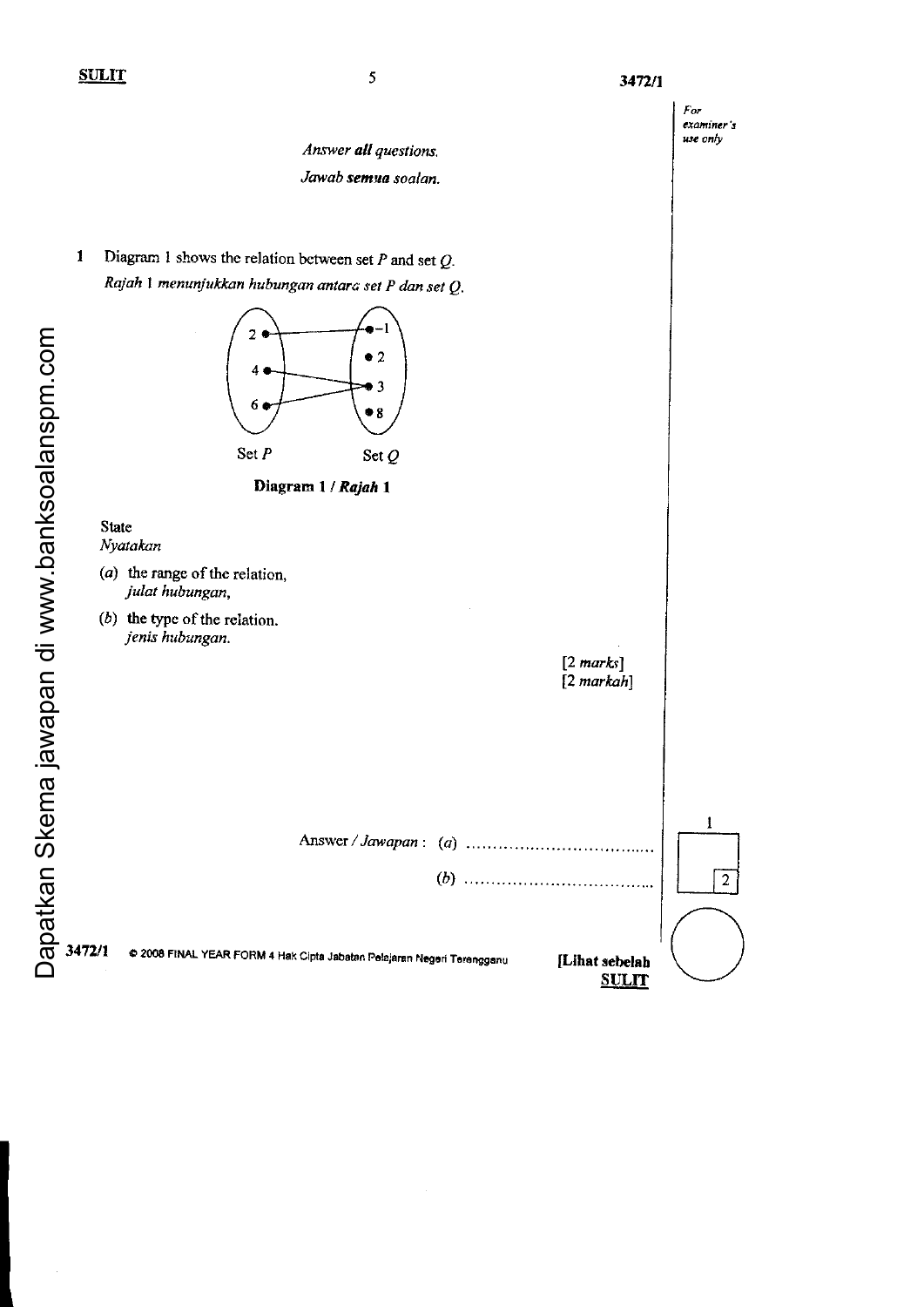|'

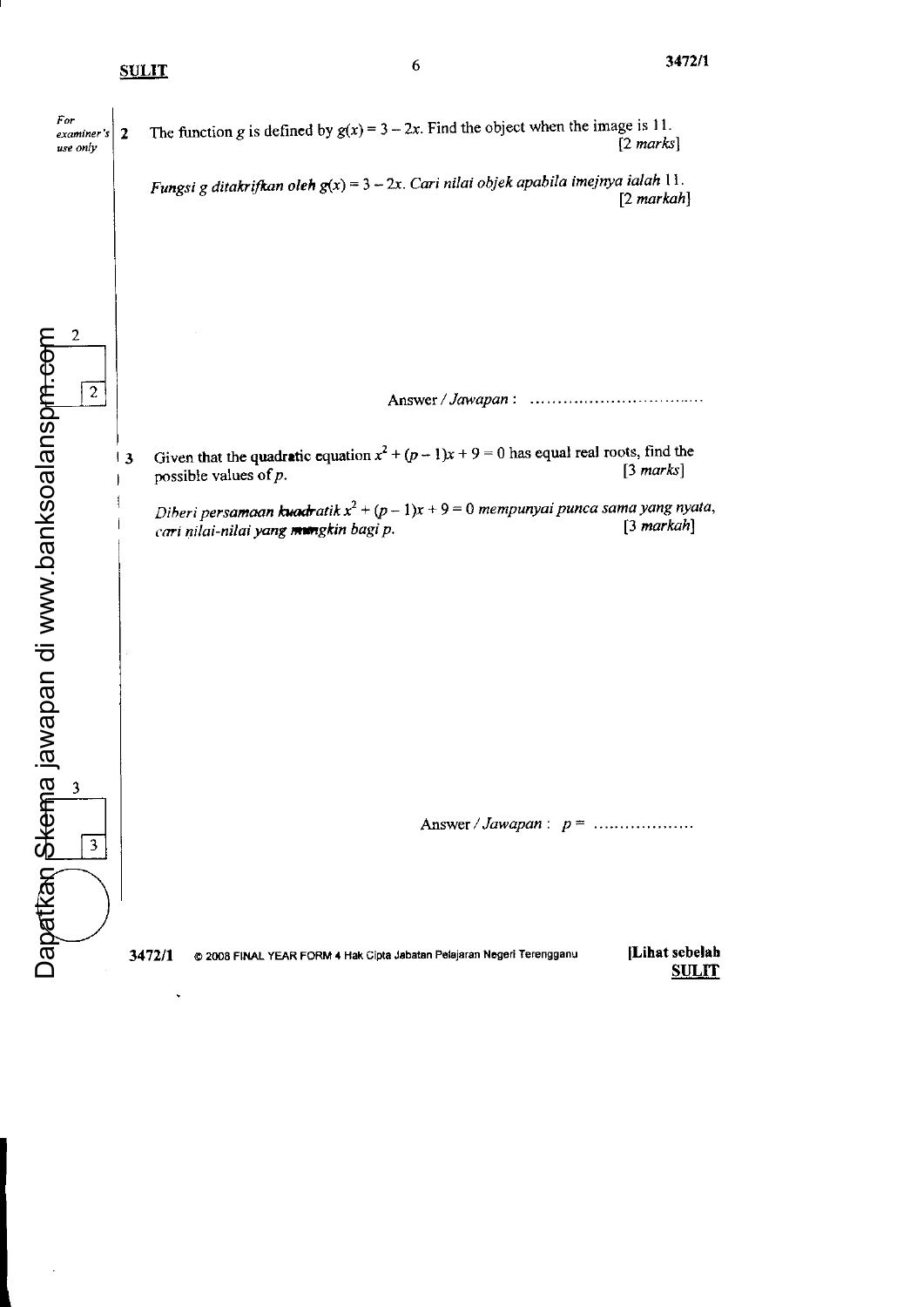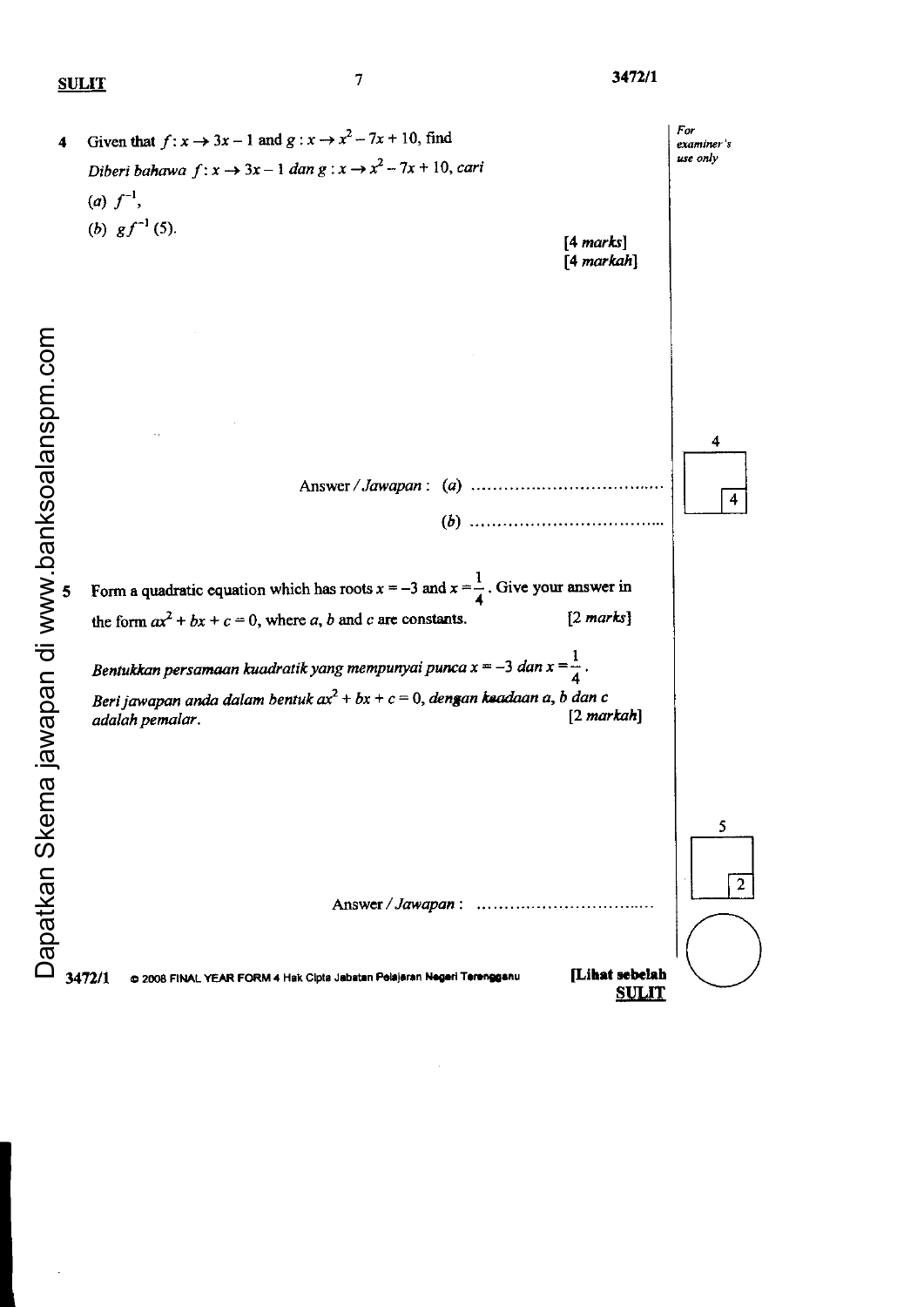8

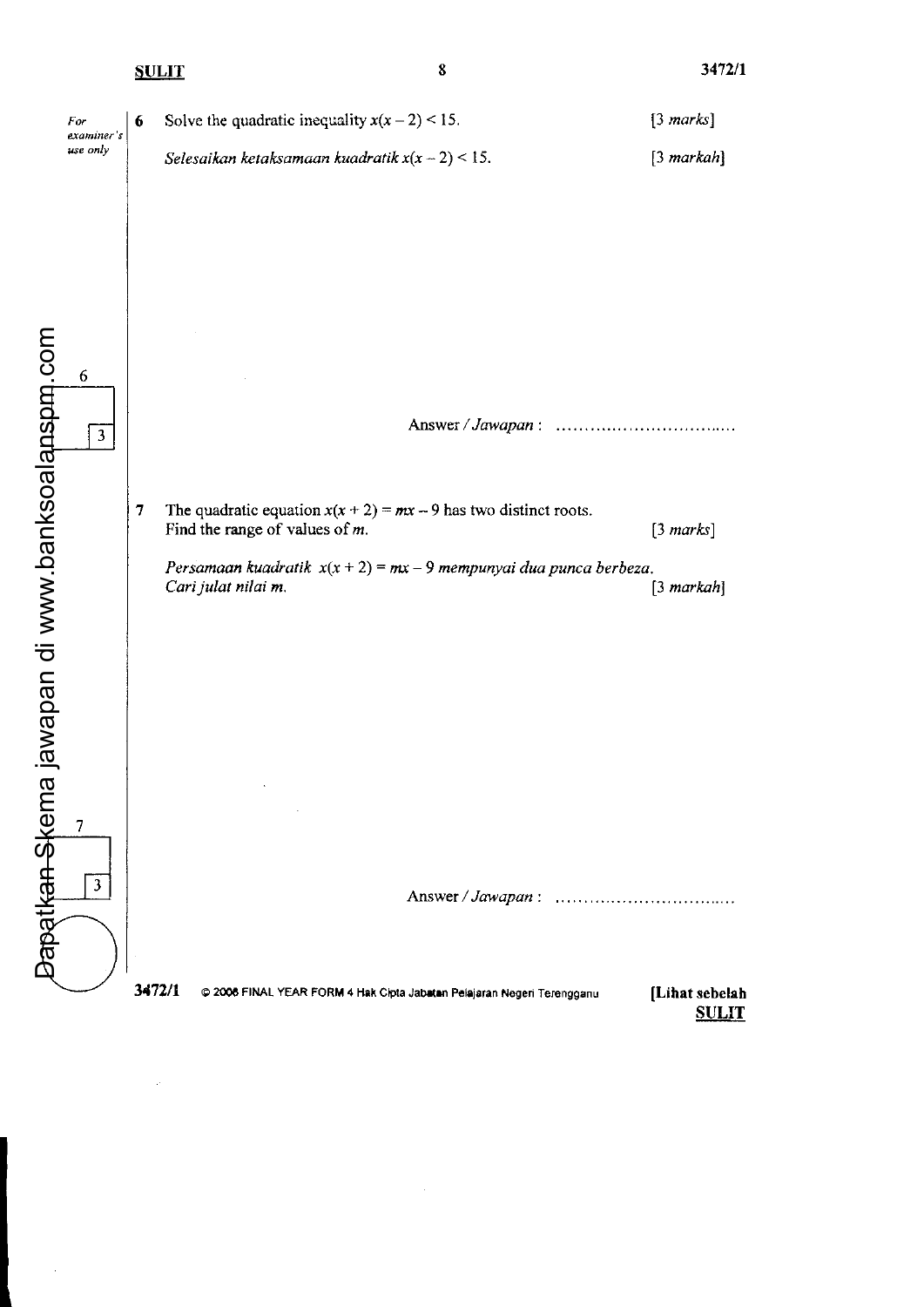| $\bf 8$ | Given that $\alpha$ and $\beta$ are the roots of the quadratic equation $3x^2 + 6x + 2 = 0$ .                                                                                 |                                | For<br>examiner's<br>use only |
|---------|-------------------------------------------------------------------------------------------------------------------------------------------------------------------------------|--------------------------------|-------------------------------|
|         | Form a quadratic equation which has the roots $2\alpha$ and $2\beta$ .                                                                                                        | [4 marks]                      |                               |
|         |                                                                                                                                                                               |                                |                               |
|         | Diberi $\alpha$ dan $\beta$ adalah punca-punca persamaan kwadratik $3x^2 + 6x + 2 = 0$ .<br>Bentukkan persamaan kuadratik yang mempunyai punca-punca $2\alpha$ dan $2\beta$ . |                                |                               |
|         |                                                                                                                                                                               | $[4$ markoh]                   |                               |
|         |                                                                                                                                                                               |                                |                               |
|         |                                                                                                                                                                               |                                |                               |
|         |                                                                                                                                                                               |                                |                               |
|         |                                                                                                                                                                               |                                |                               |
|         |                                                                                                                                                                               |                                |                               |
|         |                                                                                                                                                                               |                                |                               |
|         |                                                                                                                                                                               |                                |                               |
|         |                                                                                                                                                                               |                                |                               |
|         |                                                                                                                                                                               |                                |                               |
|         |                                                                                                                                                                               |                                |                               |
|         |                                                                                                                                                                               |                                | 8                             |
|         |                                                                                                                                                                               |                                |                               |
|         |                                                                                                                                                                               |                                |                               |
|         | Answer / Jawapan:<br>. <i>. . .</i>                                                                                                                                           |                                |                               |
|         |                                                                                                                                                                               |                                |                               |
|         |                                                                                                                                                                               |                                |                               |
|         |                                                                                                                                                                               |                                |                               |
|         |                                                                                                                                                                               |                                |                               |
|         |                                                                                                                                                                               |                                |                               |
|         |                                                                                                                                                                               |                                |                               |
|         |                                                                                                                                                                               |                                |                               |
|         | 3472/1<br>@ 2006 FINAL YEAR FORM 4 Hak Cipta Jabatan Pelejaran Negeri Terengganu                                                                                              | [Lihat sebelah<br><b>SULIT</b> |                               |

l,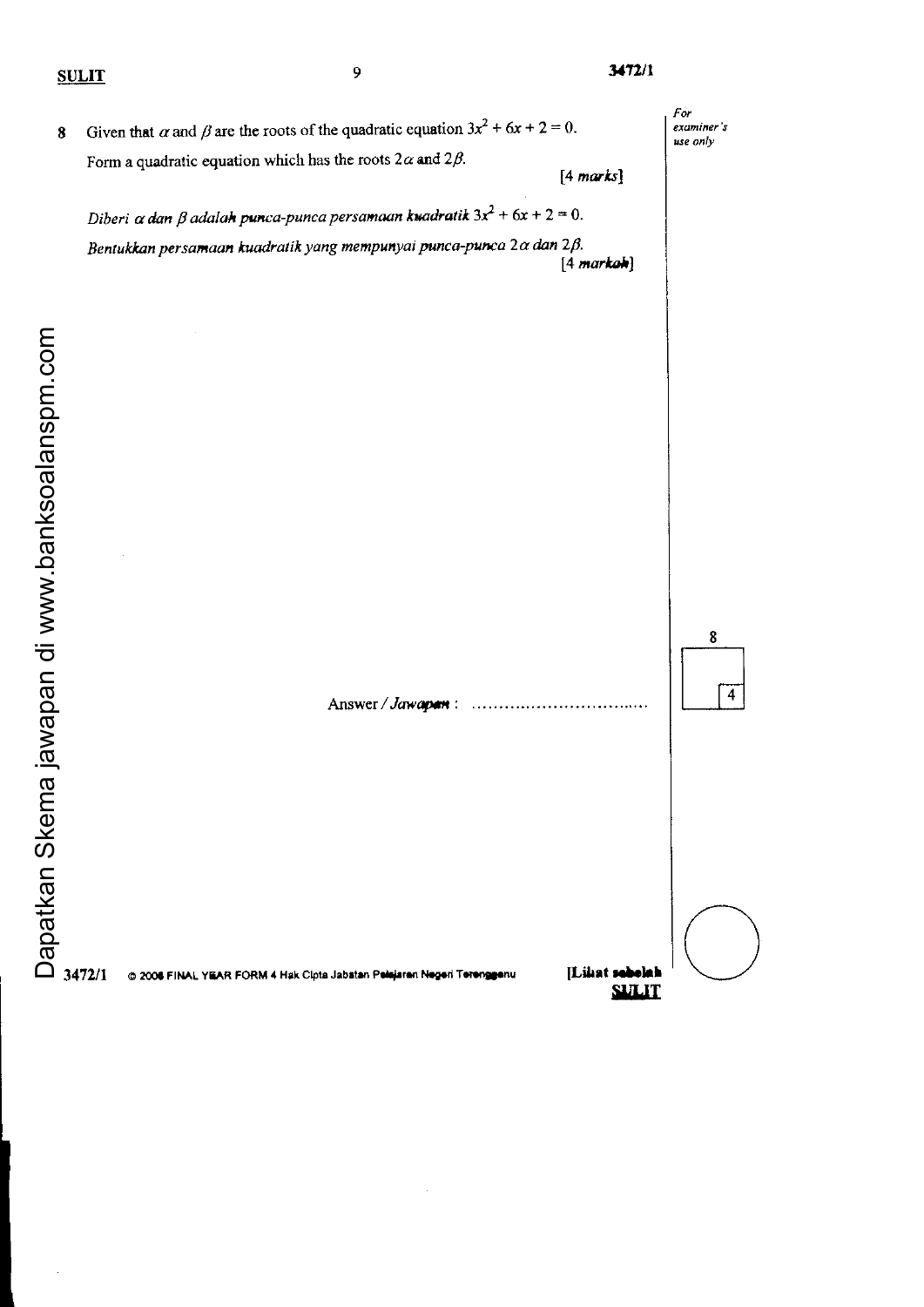$For$ exam.ner's use only

9 In Diagram 2, the point (5, 1) is the minimum point of the curve  $(x - 5)^2 + q$ , where  $p$  and  $q$  are constants.

Dalam Rajah 2, titik (5, 1) ialah titik minimum bagi lengkung  $(x - 5)^2 + q$ , dengan keadaan p dan q adalah pemalar.



3472/1 © 2008 FINAL YEAR FORM 4 Hak Cipta Jabatan Pelajaran Negeri Terengganu [Lihat sebelah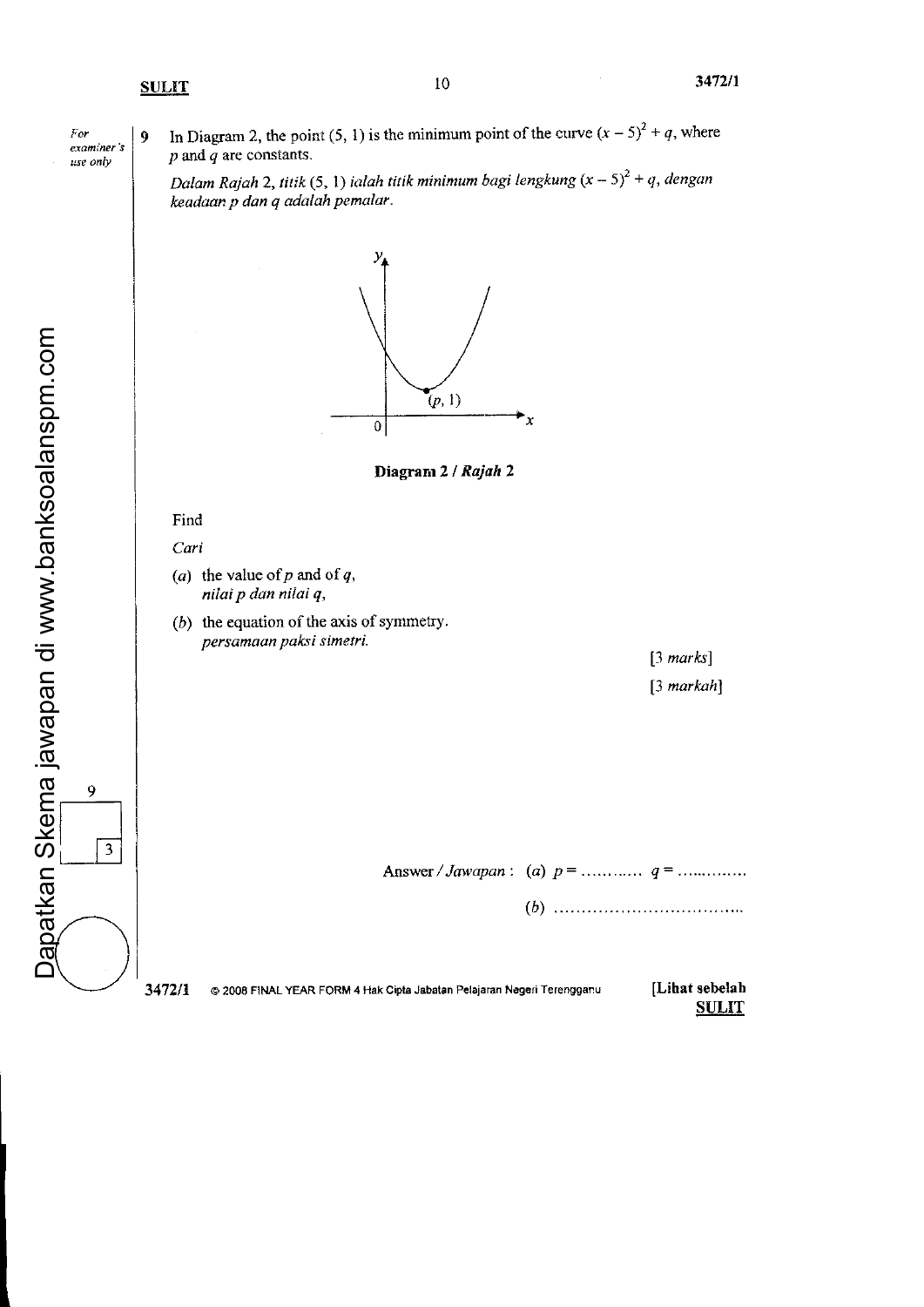I I

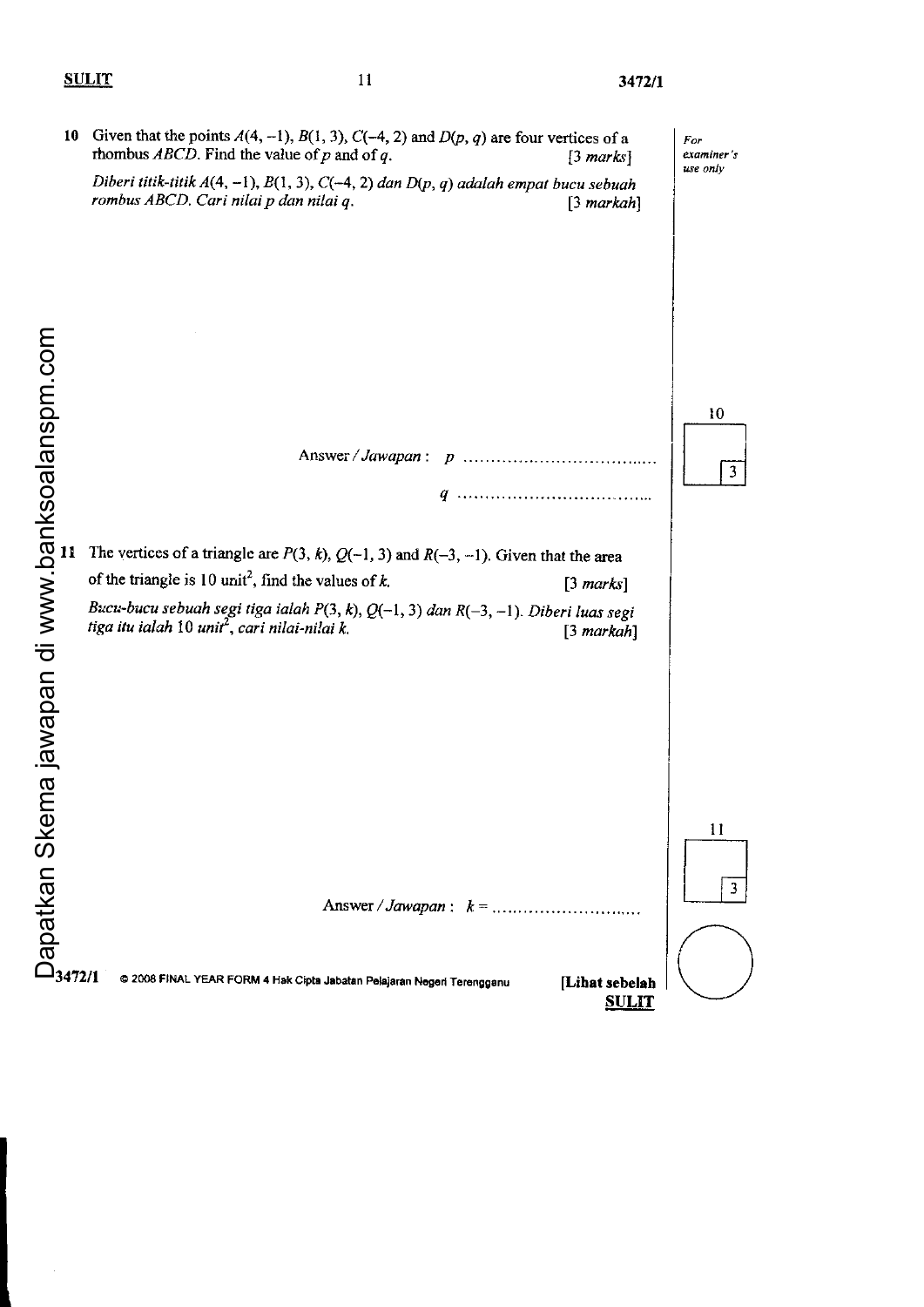

apatkan Skema jawapan di www.banksoalanspm.com Dapatkan Skema jawapan di www.banksoalanspm.com

I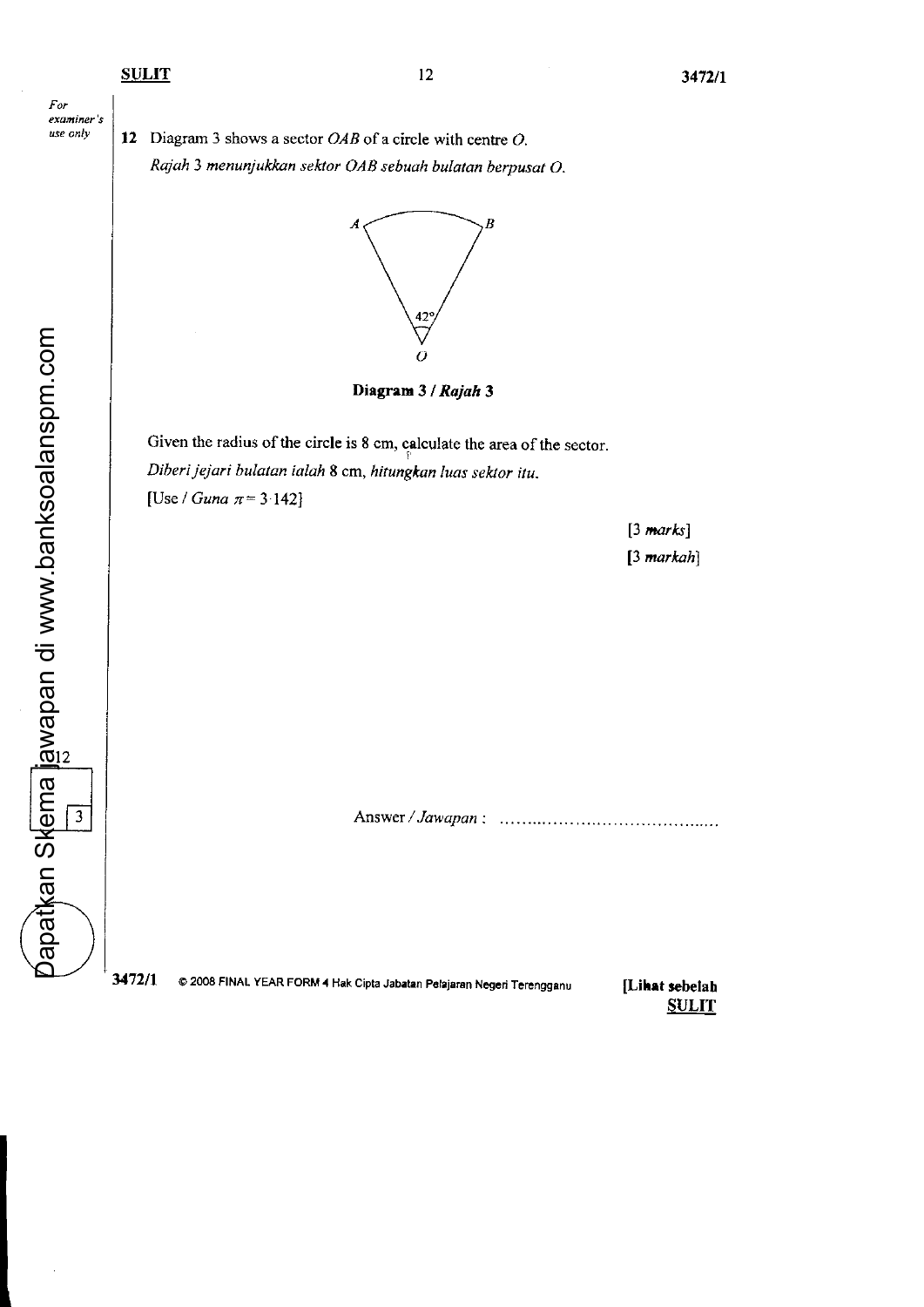## 3472/1

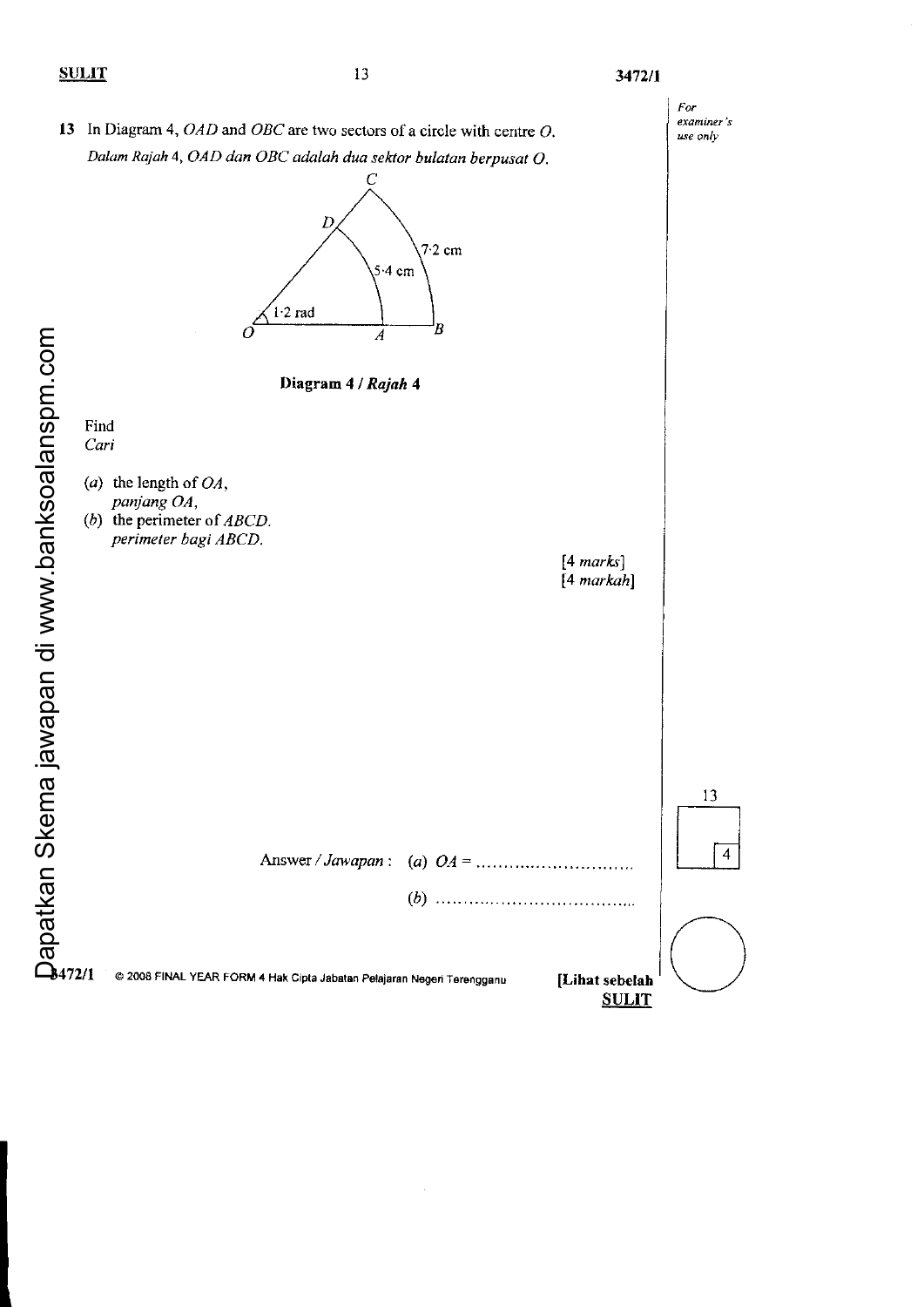For



Dapatkan S<del>ke</del>ma jawapan di www.banksoalanspm.com

 $\overline{3}$ 

Dapatkan Skema jawapan di www.banksoalanspm.com

3472/1 © 2008 FINAL YEAR FORM 4 Hak Cipta Jabatan Pelajaran Negeri Terengganu [Lihat sebelah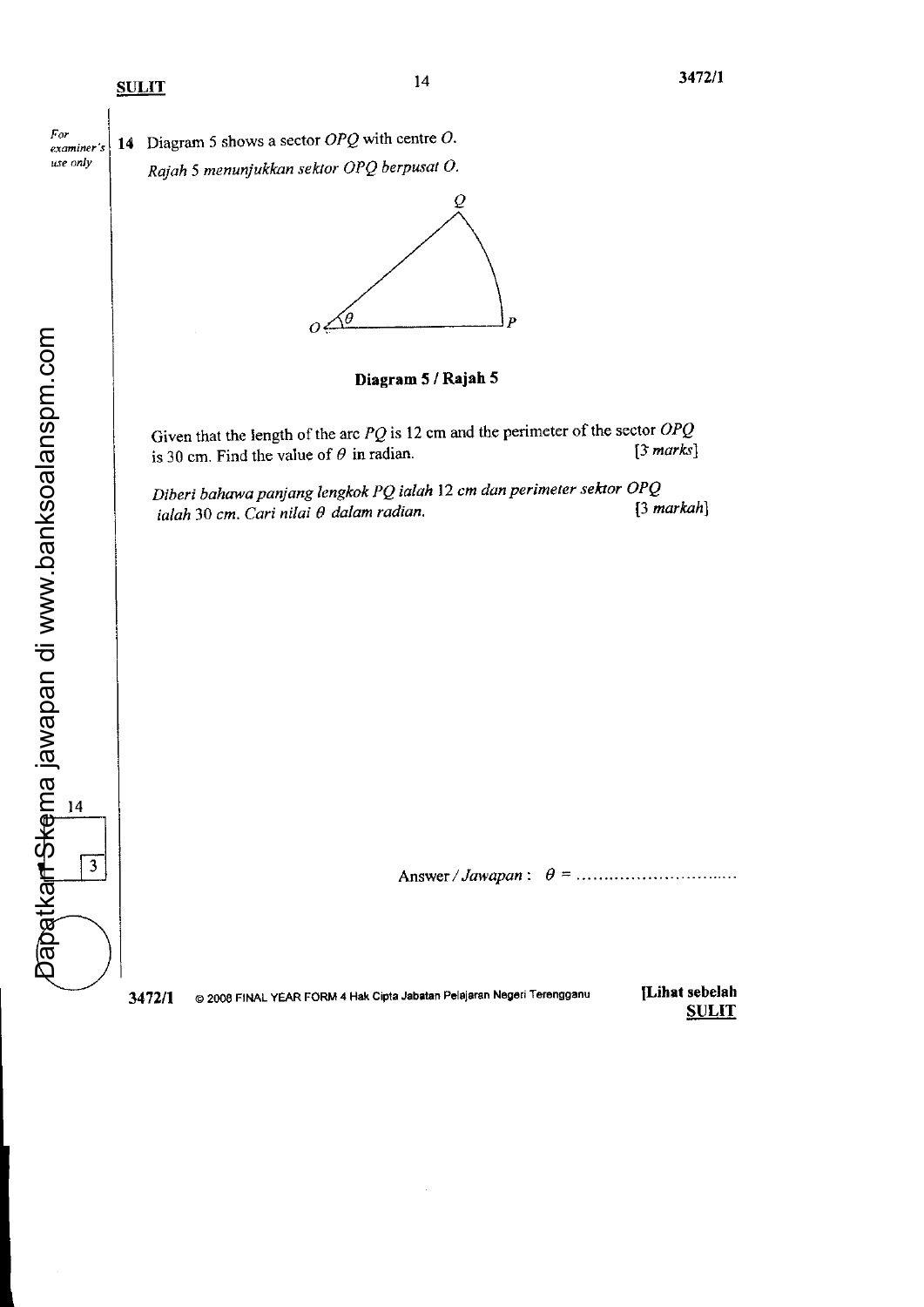# $\frac{15}{3472/1}$

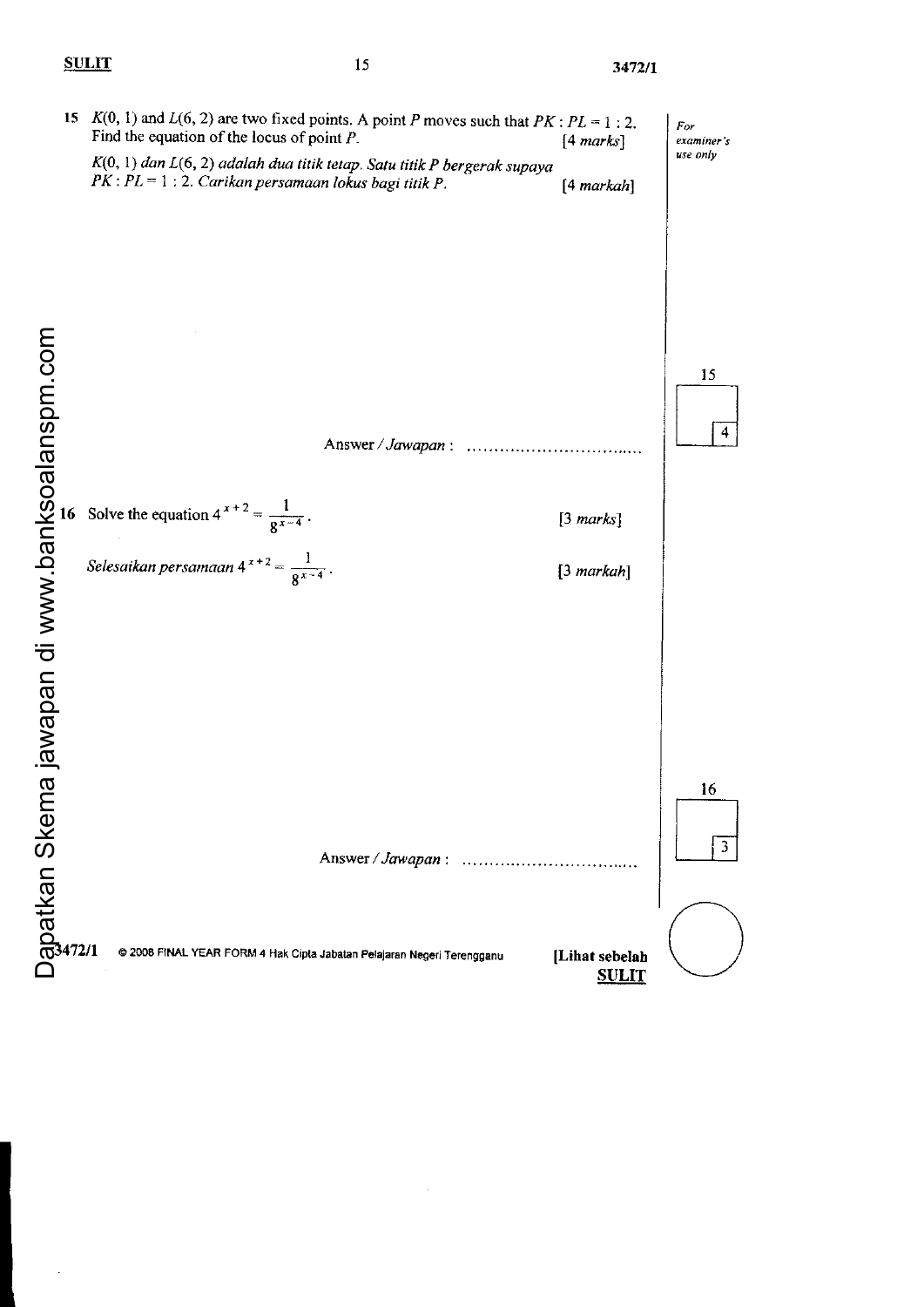|                                                               |                               | <b>SULIT</b> |                                                                                                                                                   | 16                | 3472/1                              |
|---------------------------------------------------------------|-------------------------------|--------------|---------------------------------------------------------------------------------------------------------------------------------------------------|-------------------|-------------------------------------|
| For                                                           | examiner's<br>use only        |              | 17 Given that $\log_2 p + \log_2 4 = 3$ , find the value of p.<br>Diberi bahawa $\log_2 p + \log_2 4 = 3$ , cari nilai p.                         |                   | $[3 \text{ marks}]$<br>$[3$ markah] |
|                                                               | 17<br>$\overline{\mathbf{3}}$ |              |                                                                                                                                                   |                   |                                     |
|                                                               |                               |              | 18 Simplify the expression $9^n \times 3^{2n+1} \div 27^{\frac{n}{3}-1}$ .<br>Ringkaskan ungkapan $9^n \times 3^{2n+1} \div 27^{\frac{n}{3}-1}$ . |                   | [4 marks]<br>[4 markah]             |
|                                                               |                               |              |                                                                                                                                                   |                   |                                     |
| Dapatkan,Skema jawapan di www.banksoalanspm <sub>i</sub> -com | 18                            |              |                                                                                                                                                   |                   |                                     |
|                                                               | $\overline{\mathbf{4}}$       |              |                                                                                                                                                   | Answer / Jawapan: |                                     |
|                                                               |                               |              | @ 2008 FINAL YEAR FORM 4 Hak Cipta Jabatan Pelajaran Negeri Terengganu<br>3472/1                                                                  |                   | [Lihat sebelah<br><b>SULIT</b>      |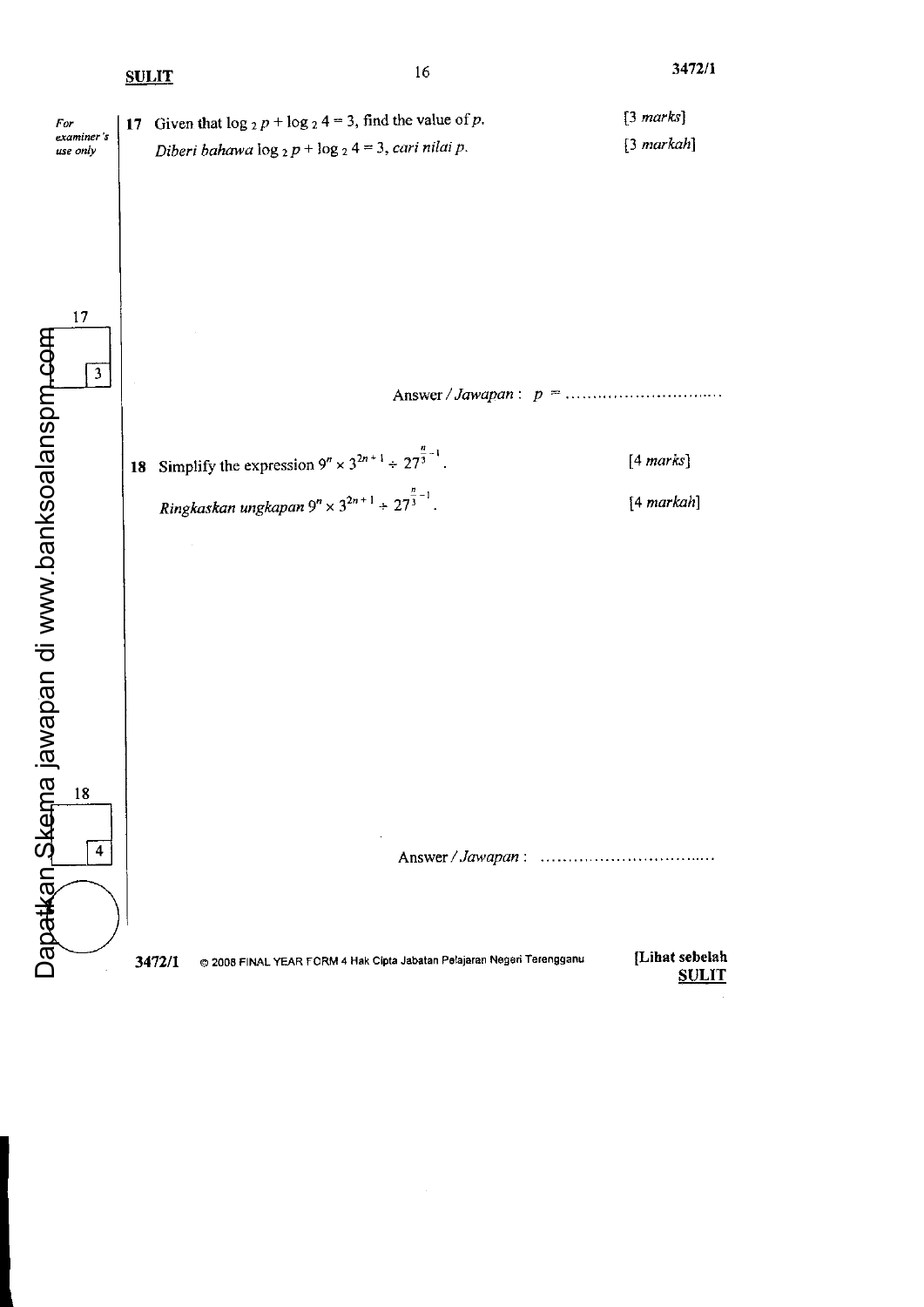# $3472/1$

 $\frac{1}{2}$ 

|                                        | 19 Given that $\log_2 y - \log_4 x = 1$ , express x in terms of y.<br>Diberi bahawa $\log_2 y - \log_4 x = 1$ , ungkapkan x dalam sebutan y.                                                                                                                                                                                    | [4 marks]<br>[4 markah]        | For<br>examiner's<br>use only |
|----------------------------------------|---------------------------------------------------------------------------------------------------------------------------------------------------------------------------------------------------------------------------------------------------------------------------------------------------------------------------------|--------------------------------|-------------------------------|
| jawapan di www.banksoalanspm.com<br>20 | Answer / Jawapan:<br>Set $M$ consists of 10 numbers which has a mean of 16. When the number $y$ is added<br>to the set, the mean increased by 2. Find the value of $y$ .<br>Set M mengandungi 10 nombor mempunyai min 16. Apabila suatu nombor y<br>ditambah kepada set itu, nilai min bertambah sebanyak 2, cari nilai bagi y. | $[3 \text{ marks}]$            | 19<br>4                       |
|                                        | Answer / Jawapan : $y =$                                                                                                                                                                                                                                                                                                        | $[3$ markah]                   | 20                            |
| Dapatkan Skema                         | 3472/1<br>C 2008 FINAL YEAR FORM 4 Hak Cipta Jabatan Pelajaran Negeri Terengganu                                                                                                                                                                                                                                                | [Lihat sebelah<br><b>SULIT</b> | $\mathbf{3}$                  |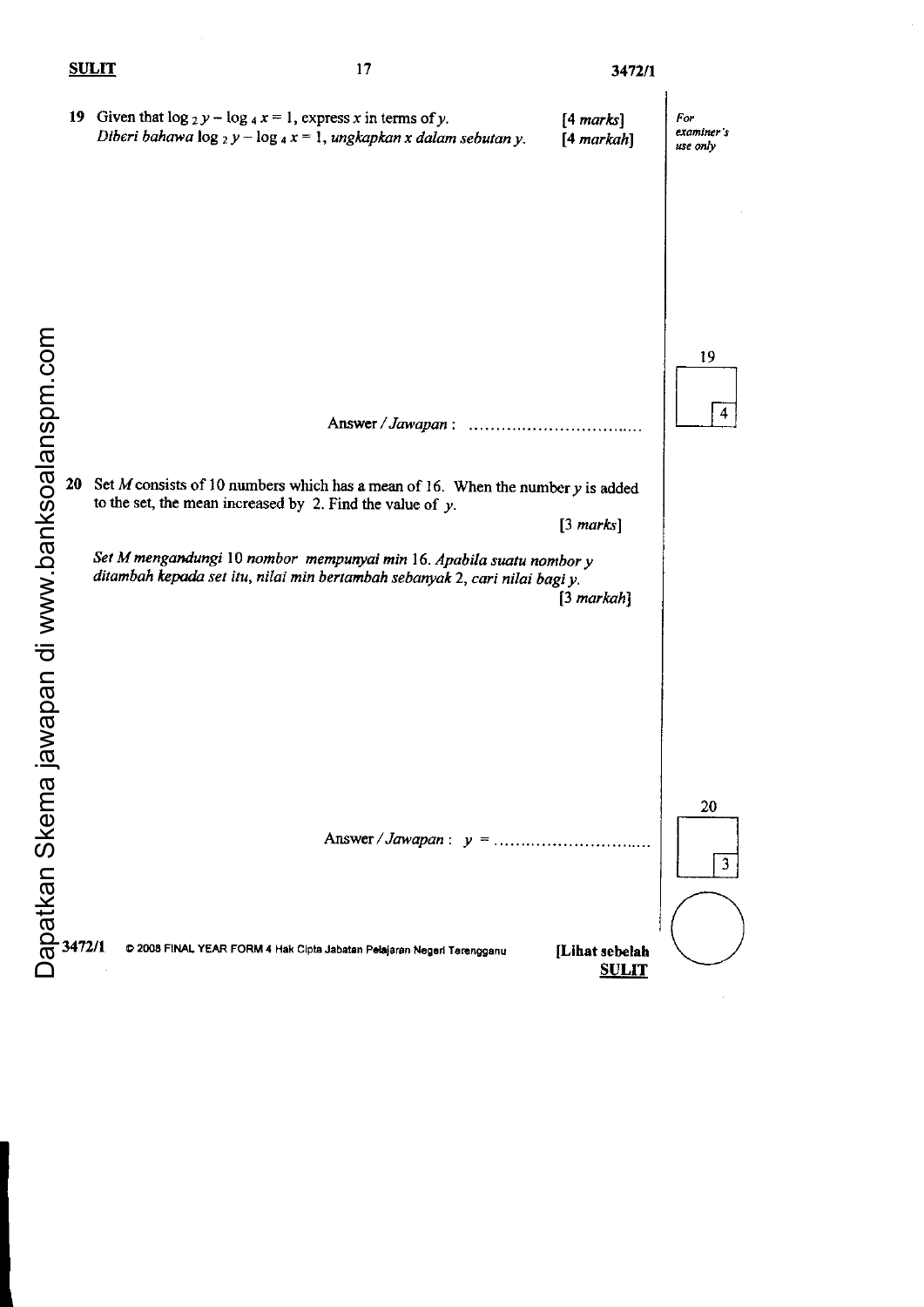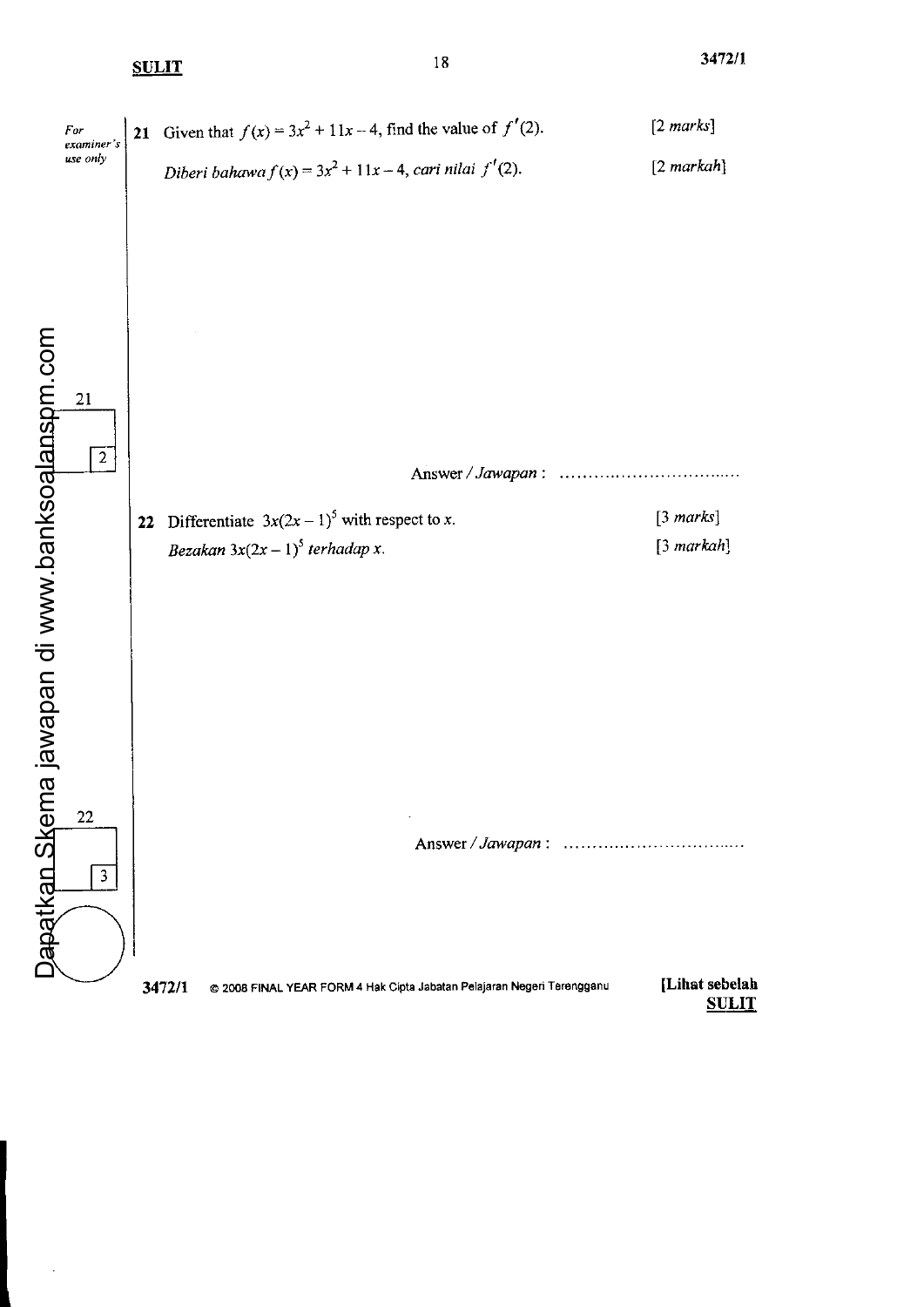$\it For$ examiner's use only

÷,

| Age (in years)<br>Umur (dalam tahun)  |    |    |    | $1-15$   $16-30$   $31-45$   $46-60$ |
|---------------------------------------|----|----|----|--------------------------------------|
| No. of residents<br>Bilangan penduduk | 28 | 52 | 14 |                                      |

#### Table 1 / Jadual 1

23 Table 1 shows the distribution of age of 100 residents in a particular housing area. Without drawing the ogive, find the median age.